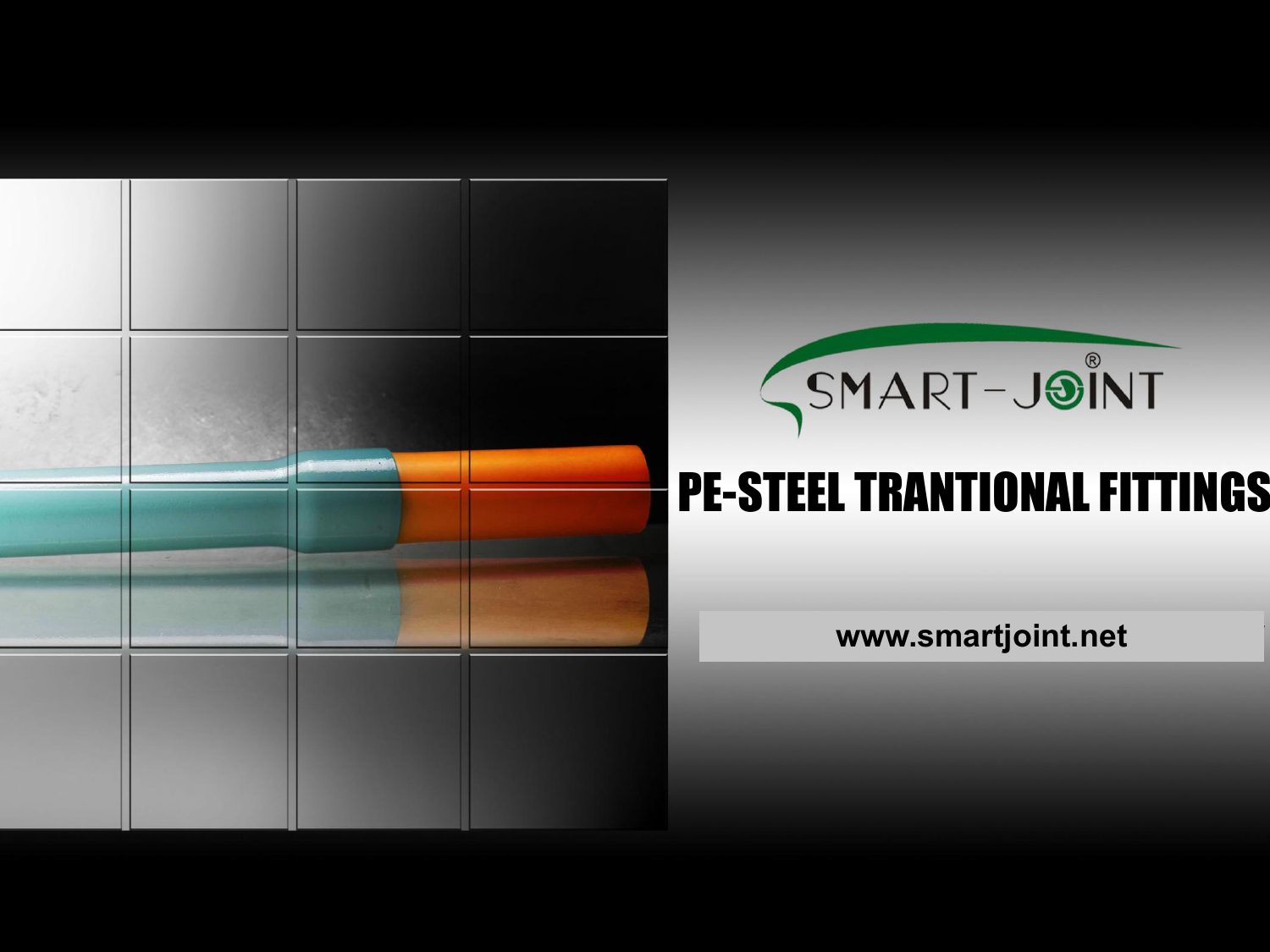# **Introduction**

Smart Joint focus on PE fitting,pipe and fusion machine production and aim to offer customer a complete solution.

PE-steel transitional fitting is a vital fitting to transit steel pipe to PE pipe. It's widely used in gas piping line. Smart Joint started PE-steel transitional fitting production from 2000 and was the first manufacturer. Smart Joint offered the first batch of PE-steel transitional fitting to one of the earliset gas company in China, Haerbin gas company. Up to now, these fittings are still under service and perfomed well in -40 $^{\circ}$  C winter time. At present, smart joint can produce these transition fitting up to 630mm and 24".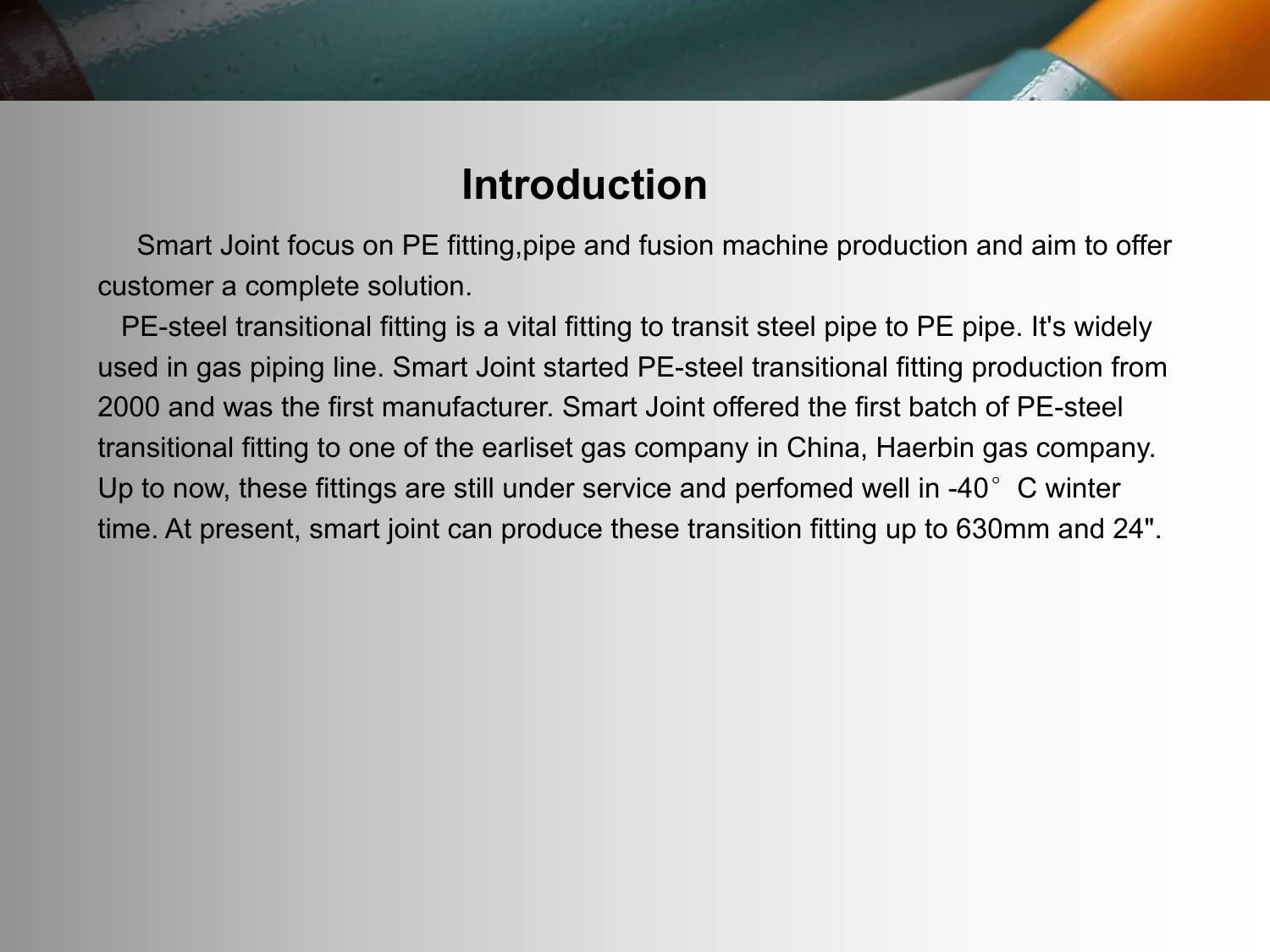# **Structure Desgin**

#### **Type 1: Internal insertion structure-same as USA central plastic**

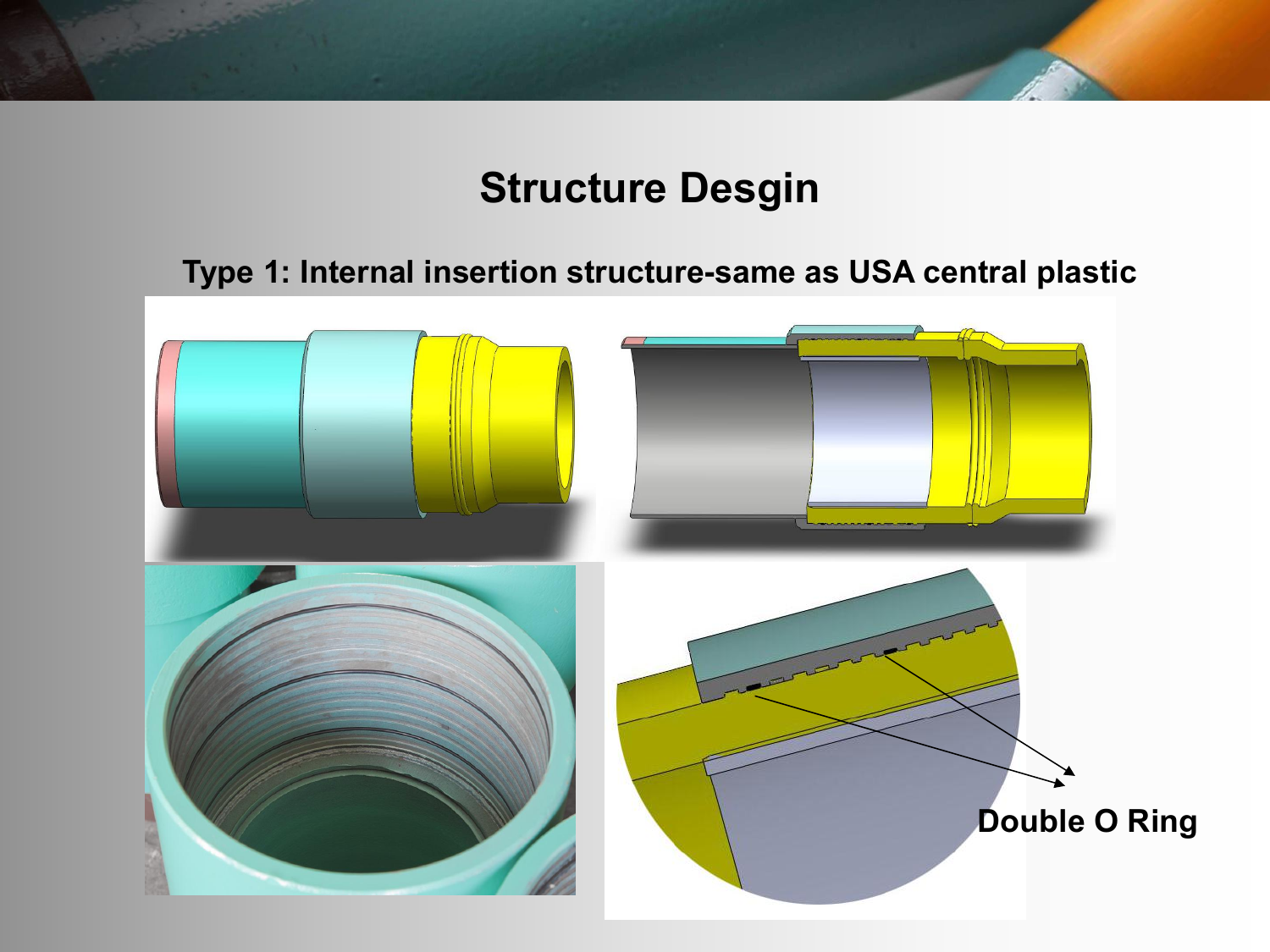#### **Type 2:External Insert Structure Same as Germany Friatec**

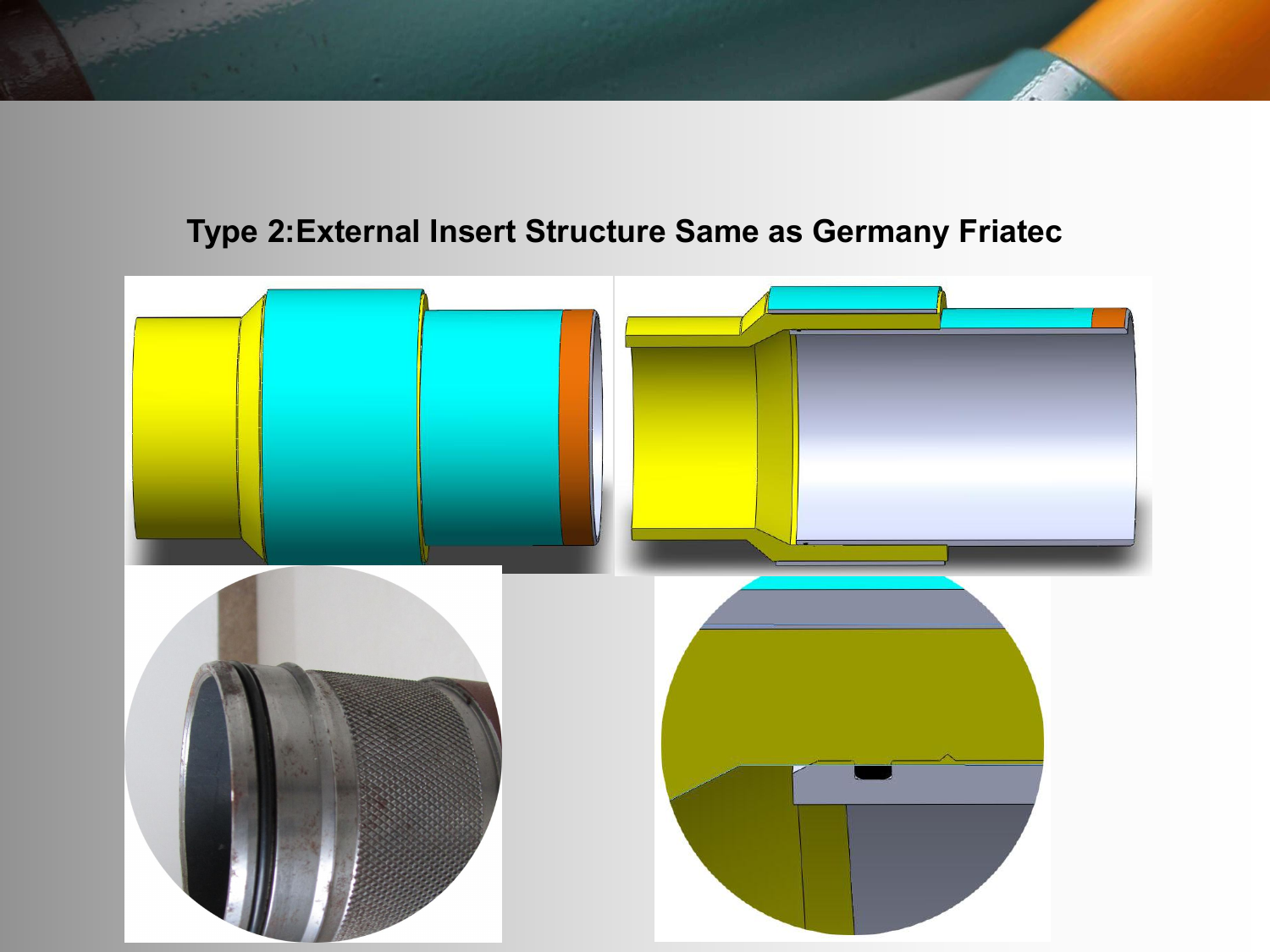## **Standard**

|                                    | <b>1Product Standard</b>                                                                                                                                                        |            |
|------------------------------------|---------------------------------------------------------------------------------------------------------------------------------------------------------------------------------|------------|
| ISO 10838-1: 2000 (E)<br>GB26255-1 | Mechanical fittings for polyethylene piping systems for the supply of gaseous fuels -<br>part1: metal fittings for pipes of nominal outside diameter less than or equal to 63mm | <b>ISO</b> |
| ISO 10838-2: 2000 (E)<br>GB26255-2 | Mechanical fittings for polyethylene piping systems for the supply of gaseous fuels -<br>part2: metal fittings for pipes of nominal outside diameter greater than to 63mm       | <b>ISO</b> |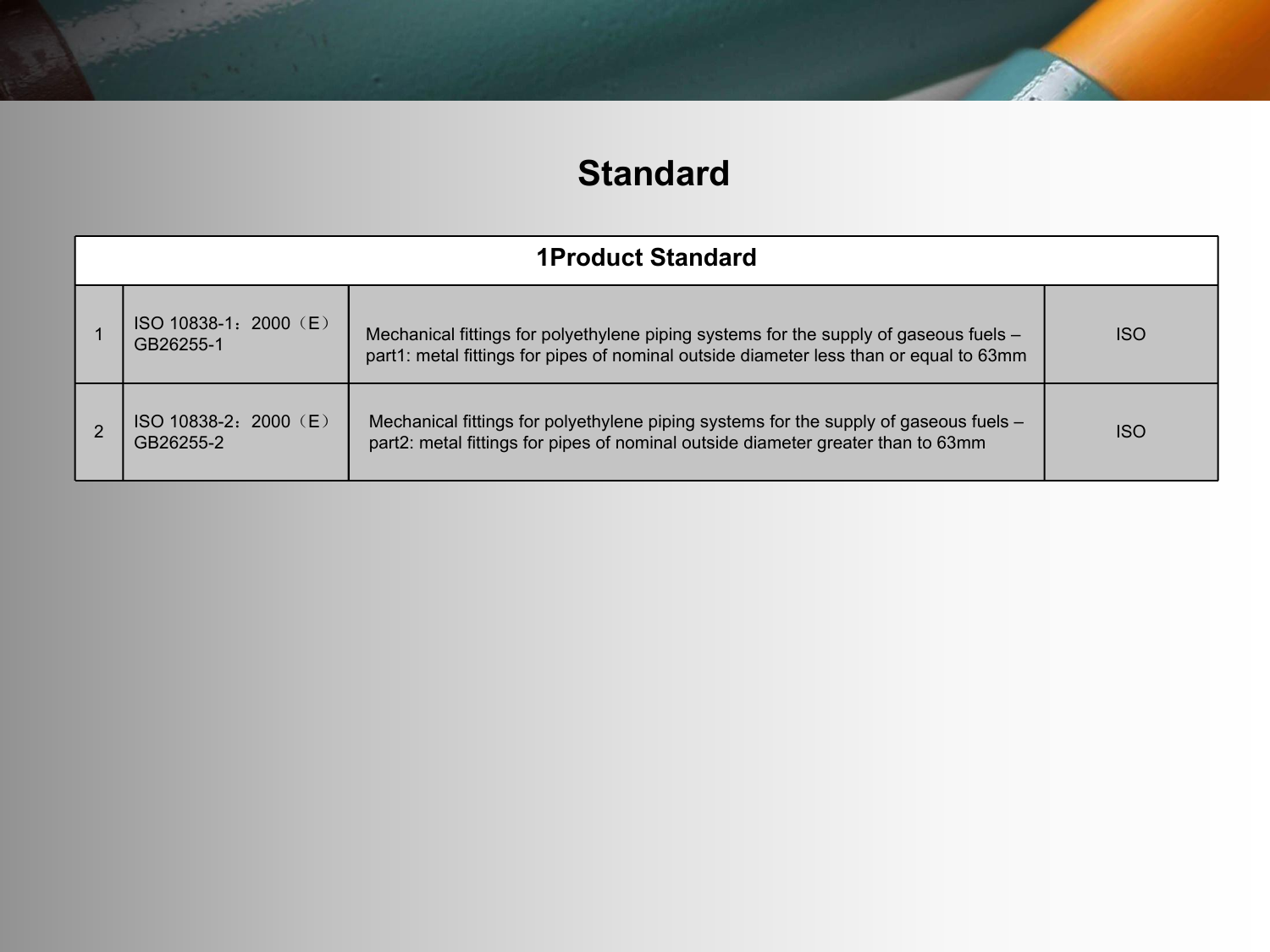#### **Production Flow**







**Large Diameter Steel Pipe Part Welding and Joint Test**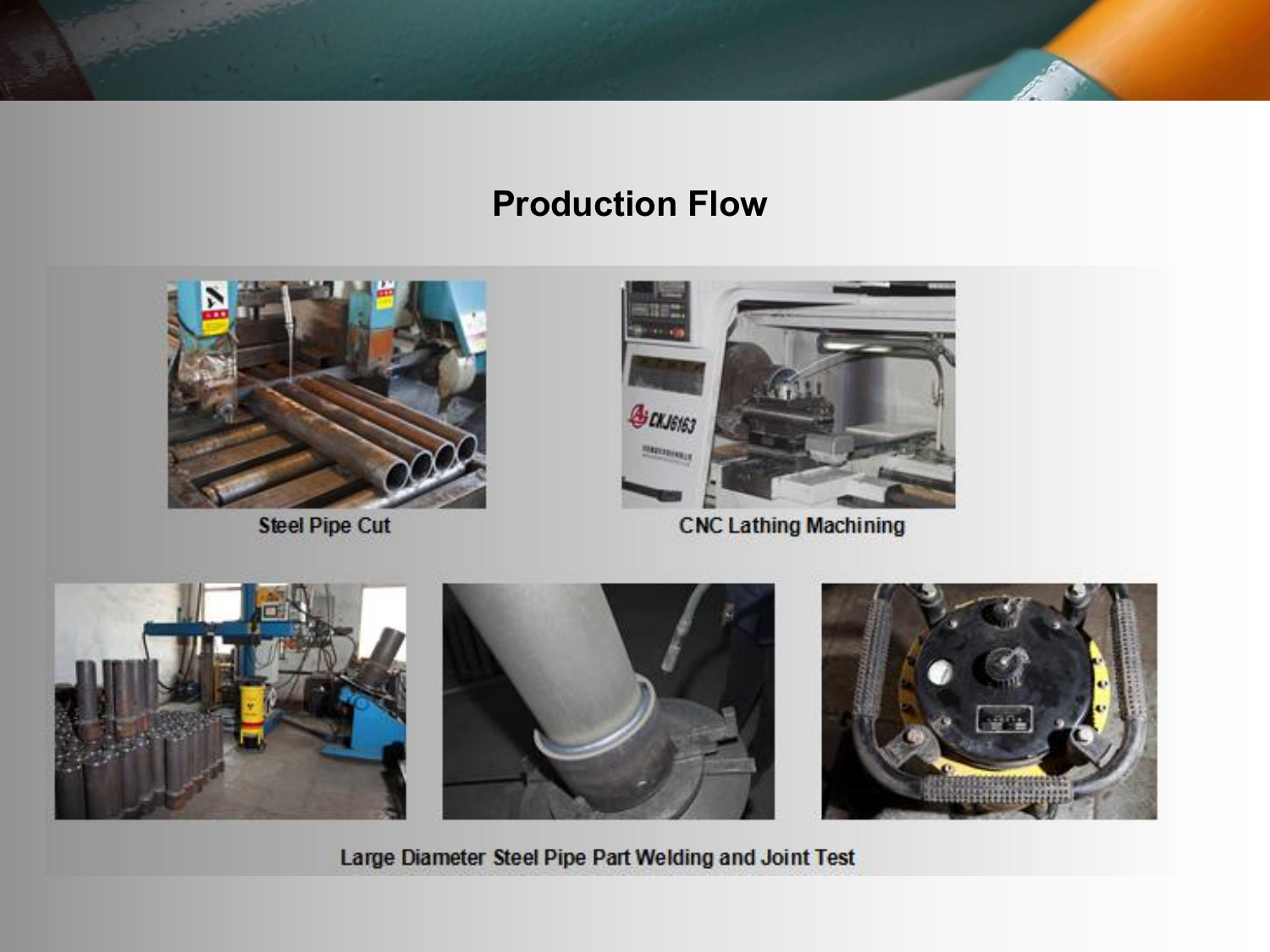## **Production Flow**





**Rust Removal** 





Press

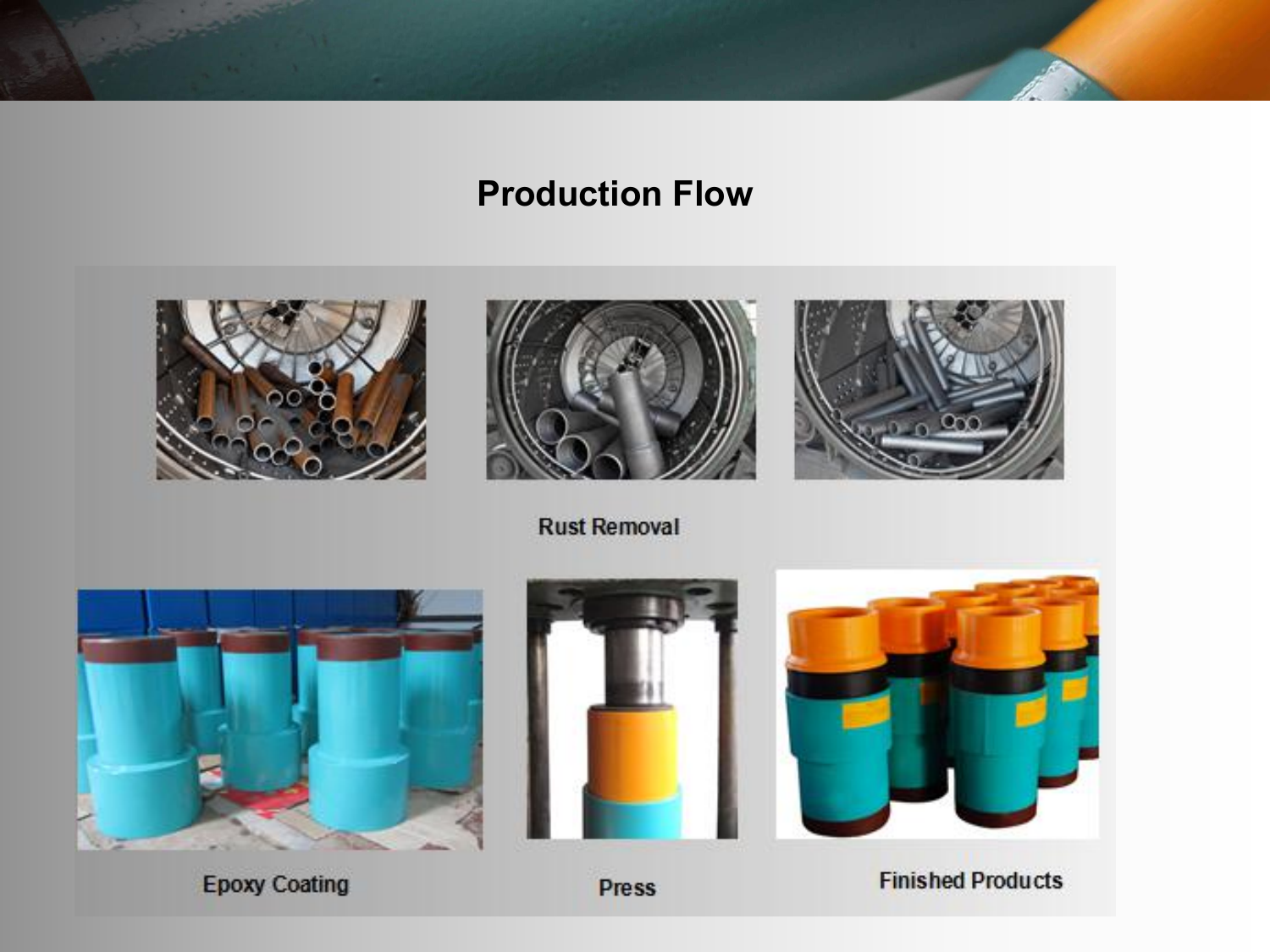#### **TEST**



#### Pull-out

## Hydrostatic Pressure Test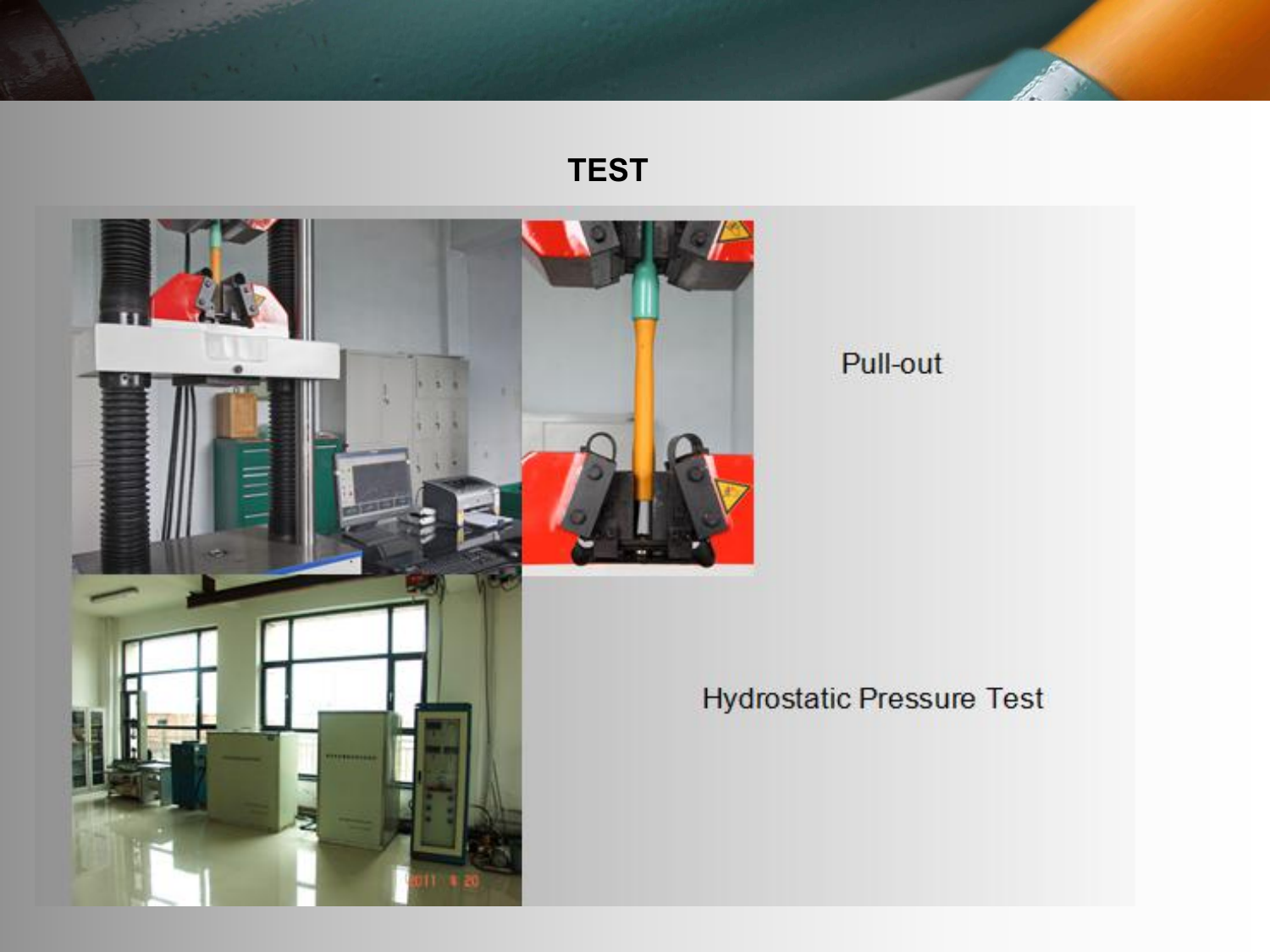



| <b>Type</b>     | dn(mm) | <b>Straight PE- Steel Transitional</b> |                 |          |  |  |
|-----------------|--------|----------------------------------------|-----------------|----------|--|--|
|                 |        | L1                                     |                 | D        |  |  |
| <b>Internal</b> | 32     | $\geq$ 290                             | $\geqslant$ 495 | $34*3.5$ |  |  |
| <b>Internal</b> | 40     | $\geqslant$ 340                        | $\geqslant$ 535 | $42*4.5$ |  |  |
| <b>Internal</b> | 50     | $\geqslant$ 390                        | $\geqslant$ 585 | $50*4.5$ |  |  |
| <b>External</b> | 50     | $\geqslant$ 390                        | $\geqslant$ 585 | $50*4.5$ |  |  |
| <b>Internal</b> | 63     | $\geqslant$ 400                        | $\geqslant 600$ | $60*5$   |  |  |
| <b>External</b> | 63     | $\geqslant$ 400                        | $\geq 600$      | $60*5$   |  |  |
| <b>Internal</b> | 90     | $\geq$ 235                             | $\geqslant$ 680 | 89*6     |  |  |
| Internal        | 110    | $\geqslant$ 245                        | $\geqslant520$  | 108*6    |  |  |
| <b>Internal</b> | 160    | $\geqslant$ 375                        | $\geqslant$ 580 | 159*6    |  |  |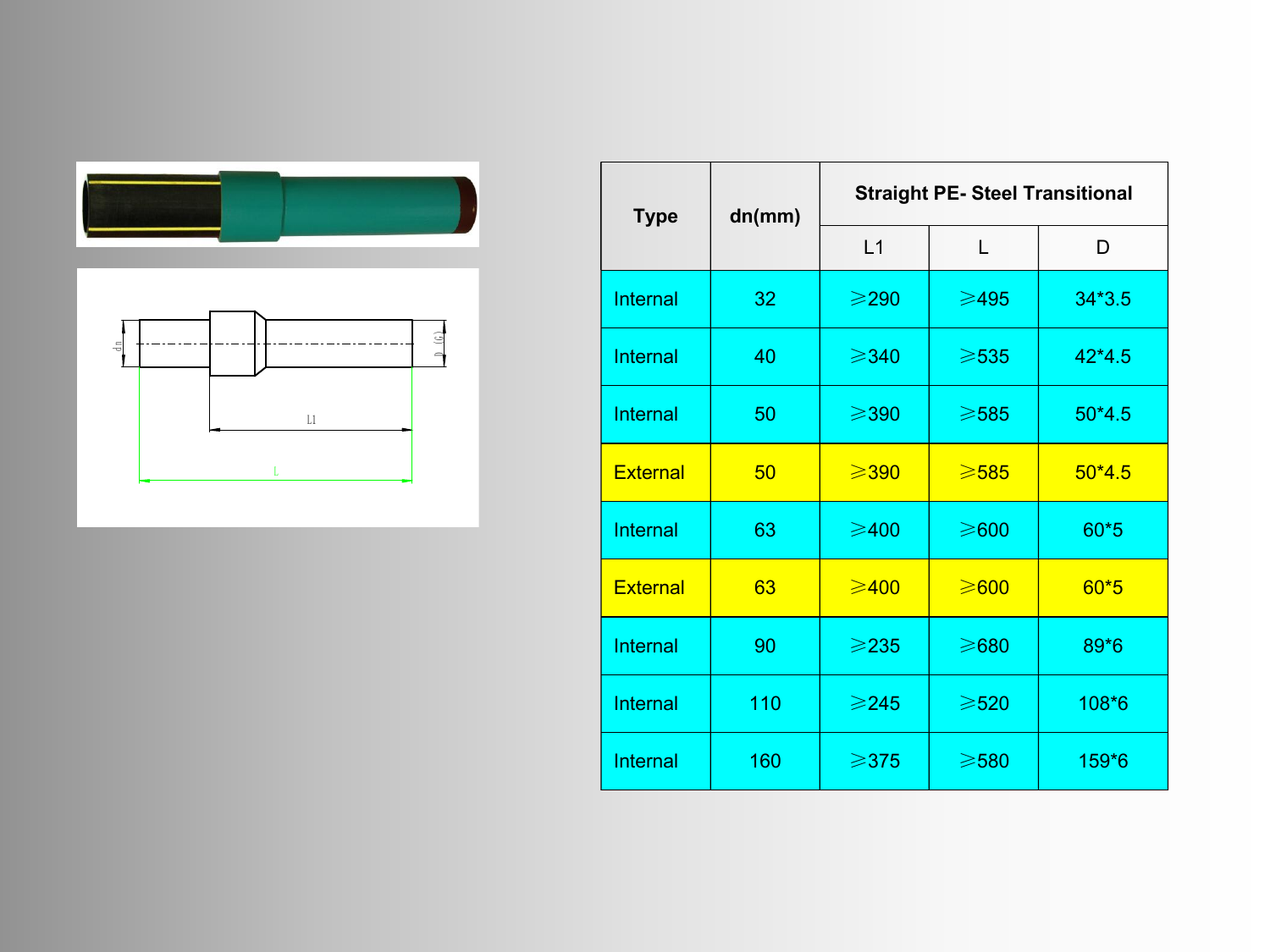

| <b>Type</b> | dn(mm) | <b>Straight PE-Steel</b><br><b>Transitional</b> |          |  |
|-------------|--------|-------------------------------------------------|----------|--|
|             |        | L <sub>1</sub>                                  | D        |  |
| EF.         | 32     | $\geqslant$ 290                                 | $34*3.5$ |  |
| EF.         | 40     | $\geqslant$ 340                                 | $42*4.5$ |  |
| EF          | 50     | $\geqslant$ 390                                 | $50*4.5$ |  |
| EF          | 63     | $\geqslant$ 400                                 | $60*5$   |  |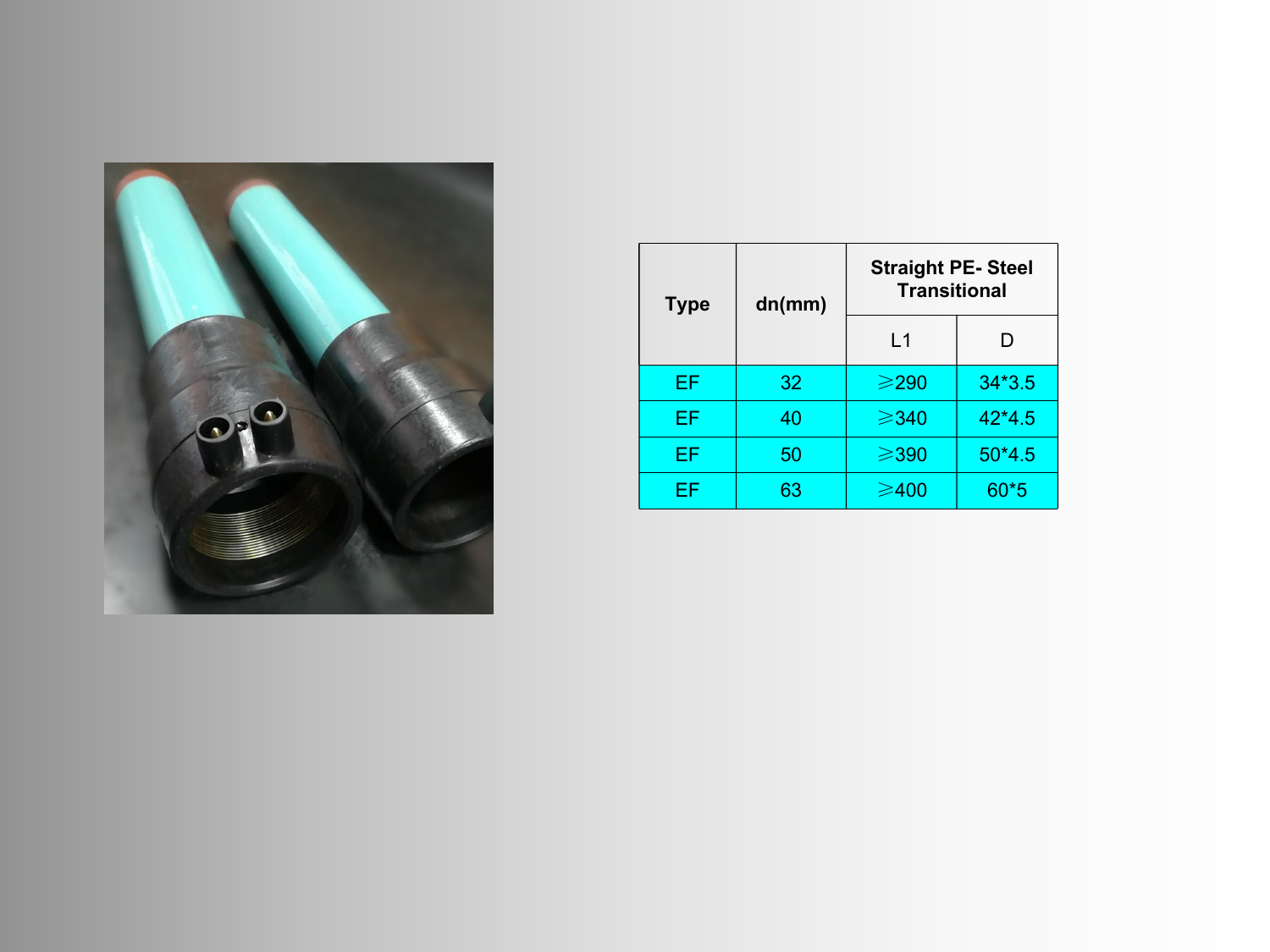



| <b>Type</b>     | dn(mm)     | <b>Straight PE- Steel Transitional</b><br><b>Fitting</b> |                  |           |            |  |
|-----------------|------------|----------------------------------------------------------|------------------|-----------|------------|--|
|                 |            | L1                                                       |                  | D         | Dn1        |  |
| <b>External</b> | <b>200</b> | $\geqslant 515$                                          | $\geqslant$ 715  | 219<br>*8 | <b>250</b> |  |
| <b>External</b> | <b>250</b> | $\geqslant 515$                                          | $\geqslant$ 910  | $273*8$   | 315        |  |
| <b>External</b> | 315        | $\geqslant$ 545                                          | $\geq 930$       | $325*8$   | 400        |  |
| <b>External</b> | 400        | $\geq 600$                                               | $\geqslant$ 900  | $426*9$   | 450        |  |
| <b>External</b> | 450        | $\geq 650$                                               | $\geq 850$       | 426       |            |  |
| <b>External</b> | 630        | $\geq 800$                                               | $\geqslant$ 1100 | 610       |            |  |